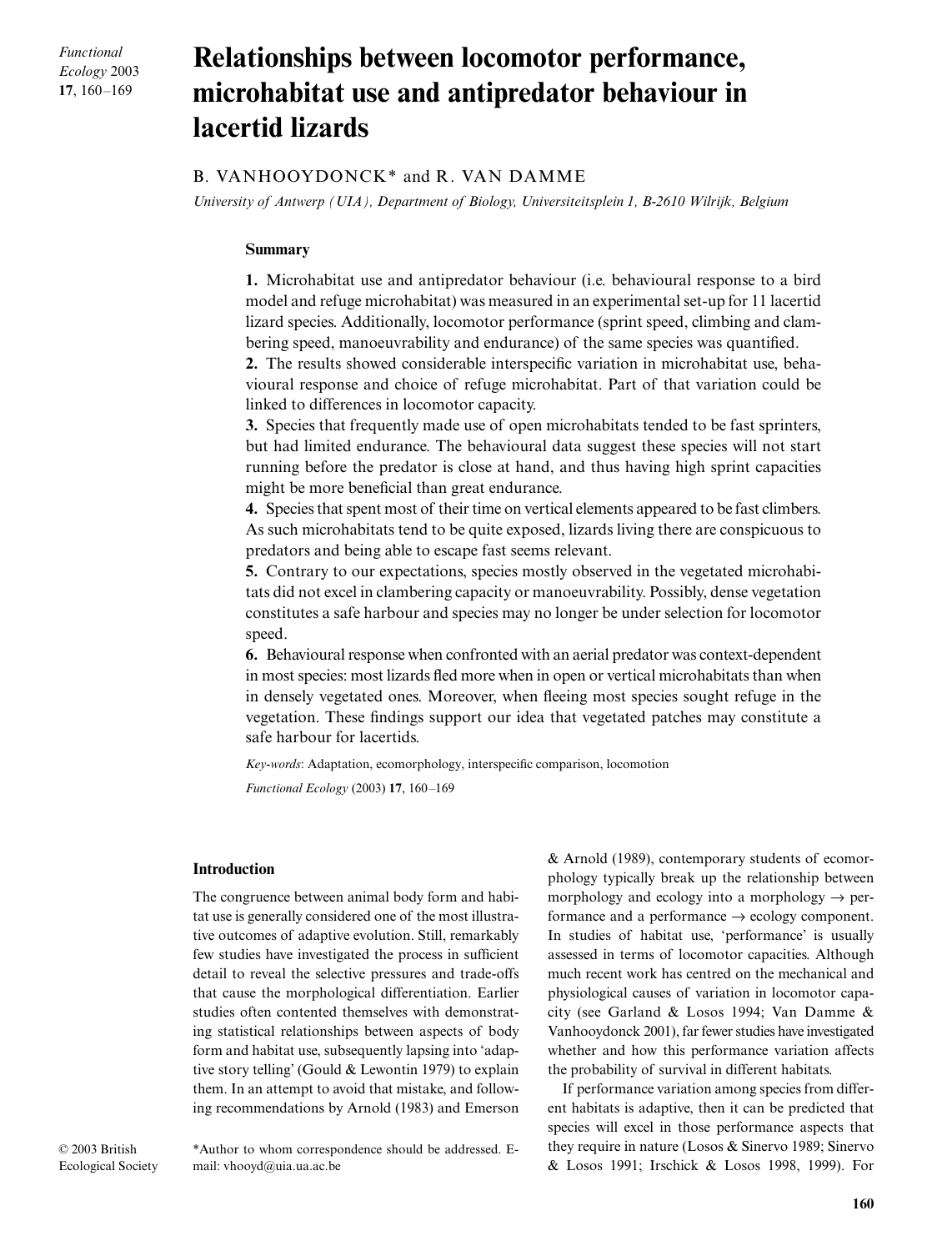**161** *Locomotor performance and behaviour in lizards* instance, an animal from an open habitat would be expected to have a relatively high running capacity, whereas a related arboreal species would be predicted to have good climbing skills. The existence of evolutionary trade-offs between different performance aspects (e.g. running *vs* climbing) will promote differences in performance (and morphology) between animals of different habitats. This shows the importance of measuring different appropriate aspects of performance when studying ecomorphological relationships.

Deciding which performance aspect measure is appropriate for a particular species may be more troublesome than expected. Rough descriptions of general habitat characteristics will not do. Especially for species that are relatively small compared with the habitat elements surrounding them, it is important to know which particular microhabitats the animals are exploiting. For instance, a lizard living on the forest floor is likely to experience different challenges than a lizard living on tree trunks in the same forest. Since most species will use several microhabitats during their daily activities, one should also have an idea of the time spent in each of these microhabitats. Also, it is often unclear whether, in the field, lizards occur in a specific microhabitat because they prefer it or because predators or competitors drive them into it. This way, species can be forced into microhabitats to which they are not adapted (e.g. Losos & Spiller 1999). In addition to data on habitat use, information on the behaviour of the species may be essential. For instance, stamina may be a relevant performance measure for a species of open areas that flees over long distances when approached by a predator. However, for a second species, inhabiting a similar habitat but fleeing only over short distances, measures of maximal speed or acceleration may be more appropriate. For a third species, one that does not flee but relies on its cryptic coloration, measures of locomotor abilities may be irrelevant all together.

With these ideas in mind, we here examine relationships between microhabitat use, antipredator behaviour

Table 1. Species (number of males, number of females), snout-vent length and manoeuvrability. Data are means and standard deviations per species. Data on sprint speed, climbing speed, clambering speed and endurance of the same species can be found in Vanhooydonck & Van Damme (2001) and Vanhooydonck *et al.* (2001)

| Species $(N)$                      | Snout–vent<br>length (mm) | Manoeuvrability<br>$\text{cm/s}$ ) |  |  |
|------------------------------------|---------------------------|------------------------------------|--|--|
| Gallotia galloti (6, 9)            | $98.53 \pm 16.24$         | $78.16 \pm 44.07$                  |  |  |
| Lacerta oxycephala (9, 7)          | $56.77 \pm 2.80$          | $101.23 \pm 26.03$                 |  |  |
| Lacerta bedriagae (10, 5)          | $71.73 \pm 6.11$          | $112.01 \pm 31.25$                 |  |  |
| Podarcis sicula (10, 5)            | $68.23 \pm 2.29$          | $84.66 \pm 25.20$                  |  |  |
| Podarcis muralis (10, 11)          | $52.08 \pm 5.24$          | $47.84 \pm 19.43$                  |  |  |
| Podarcis tiliguerta (10, 4)        | $56.87 \pm 2.55$          | $84.78 \pm 35.78$                  |  |  |
| Lacerta bilineata (4, 2)           | $92.69 \pm 11.16$         | $144.76 \pm 35.10$                 |  |  |
| Takydromus sexlineatus (6, 3)      | $51.79 \pm 2.61$          | $18.21 \pm 8.58$                   |  |  |
| Acanthodactylus pardalis (9, 3)    | $59.22 \pm 2.52$          | $100.22 \pm 41.71$                 |  |  |
| Acanthodactylus scutellatus (2, 2) | $67.70 \pm 8.11$          | $163.69 \pm 53.28$                 |  |  |
| Latastia longicaudata (4, 5)       | $73.83 \pm 5.77$          | $77.22 \pm 37.50$                  |  |  |

and different aspects of locomotor performance in a set of 11 lacertid lizard species. Members of the Lacertidae occupy a wide variety of habitats and microhabitats (Arnold 1989). They are all relatively small, agile, actively foraging and heliothermic lizards, and casual field observations suggest that all, at least to some degree, use bouts of rapid locomotion to escape predators, to catch prey, and during social interactions. In earlier papers, we have shown an evolutionary trade-off between stamina and speed (Vanhooydonck, Van Damme & Aerts 2001) but not between level-running capacity and climbing skills (Van Damme, Aerts & Vanhooydonck 1997; Vanhooydonck & Van Damme 2001) in these lizards. We present quantitative data on microhabitat use in seminatural conditions. We test the following putative links between microhabitat use and locomotor capacities. (1) Depending on their behaviour, lizards that frequently use open microhabitats will be either fast or have great endurance. (2) Species that often use vertical structures (walls, rocks, trunks) will display good climbing skills. (3) Species of cluttered habitats will show good clambering skills and/or high manoeuvrability. To examine possible confounding effects due to differences in behaviour, we also observed lizards during simulated attacks by a predator. We noted the antipredator behaviour of the lizards (flight *vs* immobility) and examined both its context (microhabitat) specificity and its relations with locomotor capacities. The prediction here is that animals are more likely to flee in microhabitats in which they are able to locomote relatively well. Finally, we also investigated whether lizards ran to particular habitats, i.e. habitats that provide cover, or habitats in which the lizards perform well.

#### **Materials and methods**

#### STUDY ANIMALS

Adult individuals of eight species of lacertid lizards were caught by noose at different sites in Western Europe and the Canary Islands. Specimens of three additional species (*Acanthodactylus pardalis*, *A. scutellatus* and *Latastia longicaudata*) were obtained from the pet trade. For each species, Table 1 lists the scientific name, number of males and (non-gravid) females, snout–vent length and manoeuvrability. Data on sprint speed, climbing speed, clambering speed and endurance of the same species can be found in Vanhooydonck & Van Damme (2001) and Vanhooydonck *et al*. (2001). Table 2 lists the number of observations on microhabitat use, refuge microhabitat and behavioural response to a predator per species and per microhabitat type.

The animals were transported to our laboratory in the University of Antwerp, where they were housed in groups of four or five individuals of the same species, in glass terraria of 100 cm by 50 cm. Each terrarium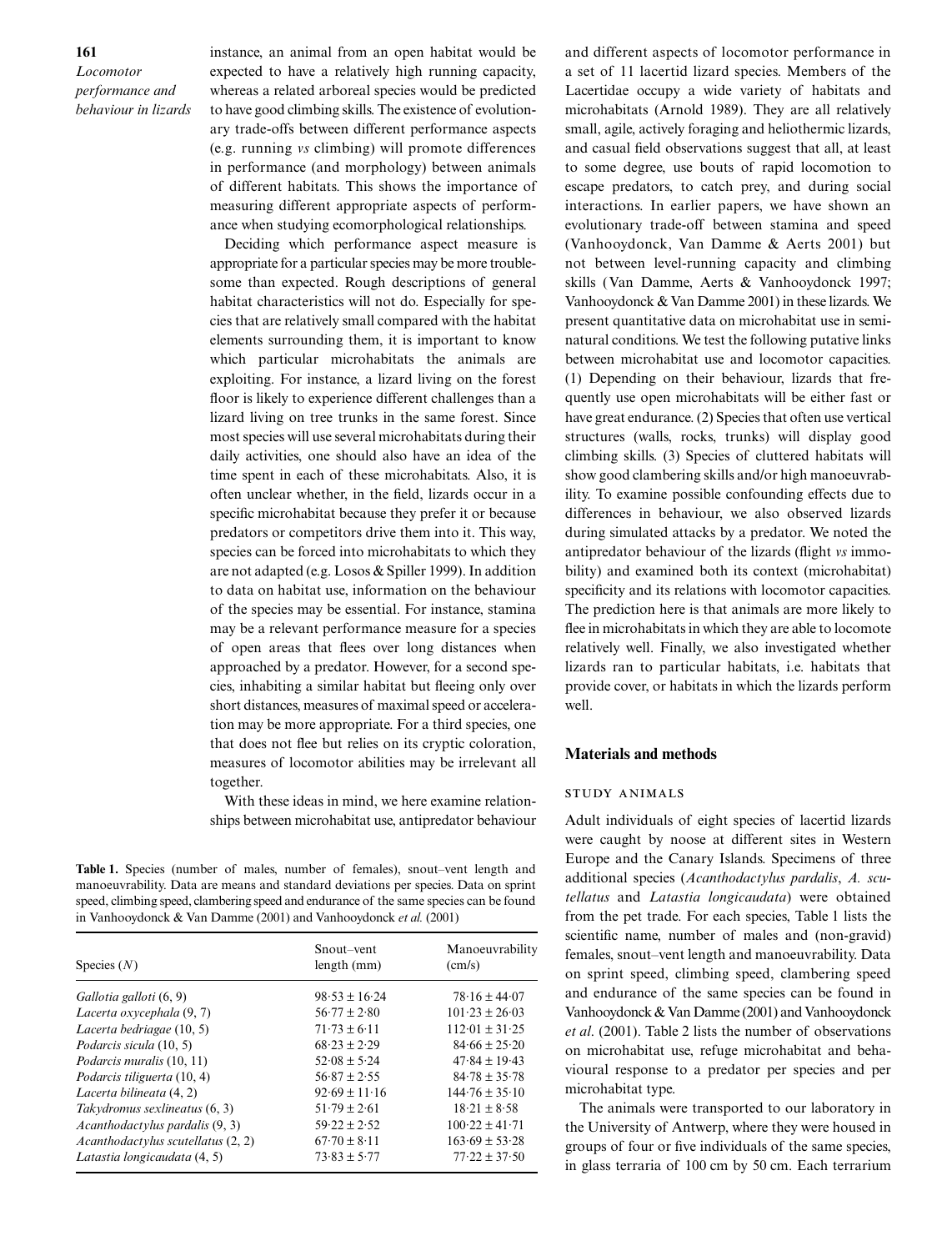**Table 2.** Species (number of males, number of females), number of observations on microhabitat use, refuge microhabitat and fleeing tendency per species and per microhabitat type. Total number of observations on behavioural response (sum of fleeing and staying put) are given between brackets in 'fleeing tendency' column. Seven species spent more than 50% of their time in one particular microhabitat in undisturbed conditions (in bold)

|                                         | Microhabitat use |          |           | Refuge microhabitat |                |           | Fleeing tendency (total) |          |           |
|-----------------------------------------|------------------|----------|-----------|---------------------|----------------|-----------|--------------------------|----------|-----------|
| Species $(N)$                           | Open             | Vertical | Vegetated | Open                | Vertical       | Vegetated | Open                     | Vertical | Vegetated |
| Gallotia galloti (6, 4)                 | 49               | 47       | 38        | 5.                  | 16             | 22        | 31(41)                   | 8 (32)   | 4(25)     |
| Lacerta oxycephala (3, 2)               | 34               | 84       | 16        | $\theta$            | 13             | 4         | 10(16)                   | 7(46)    | 0(8)      |
| Lacerta bedriagae (7, 4)                | 50               | 173      | 54        | 8                   | 56             | 25        | 28(32)                   | 53 (110) | 8(30)     |
| <i>Podarcis sicula</i> (7, 5)           | 81               | 30       | 86        | $\theta$            | 17             | 25        | 32(43)                   | 8 (13)   | 2(38)     |
| <i>Podarcis muralis</i> (8, 8)          | 142              | 81       | 30        | 28                  | 19             | 28        | 63 (76)                  | 11(41)   | 1(10)     |
| <i>Podarcis tiliguerta</i> (9, 4)       | 134              | 115      | 51        | 24                  | 45             | 101       | 94 (120)                 | 72 (76)  | 4(47)     |
| Lacerta bilineata (4, 2)                | 56               | 19       | 48        | $\theta$            | 3              | 17        | 17(52)                   | 2(19)    | 1(46)     |
| Takydromus sexlineatus (4, 2)           | 17               | 21       | 65        | 8                   | 6              | 9         | 12(17)                   | 10(21)   | 1(65)     |
| Acanthodactylus pardalis (8, 3)         | 220              | 32       | 22        | 10                  | $\overline{2}$ | 21        | 35(147)                  | 0(26)    | 0(11)     |
| $A$ canthodactylus scutellatus $(2, 1)$ | 67               | 1        | 9         |                     | $\theta$       |           | 2(67)                    | 0(1)     | 0(9)      |
| Latastia longicaudata (5, 1)            | 148              | 16       | 13        | 10                  | 13             | 15        | 36(76)                   | 0(9)     | 3(5)      |

contained a sandy substrate, some stones and bits of vegetation. Two 100-W bulbs suspended 20 cm above the substrate provided heat and light for 10 h a day. The two larger species (*Gallotia galloti* and *Lacerta bilineata*) were housed individually in similar terraria. All animals were fed daily live crickets dusted with calcium. Water was always available.

The snout–vent length (SVL) of all individuals was measured from the tip of the snout to the posterior edge of the anal scale, using digital callipers (Mitutoyo CD-15DC, precision 0·01 mm; Mitutoyo (UK) Ltd, Tetford, UK).

All experiments were carried out within 6 weeks of the animals being captured.

#### PERFORMANCE TESTING

Maximal sprint speed, clambering speed (i.e. the ability to move up a wire mesh) and climbing speed (i.e. the ability to move up a smooth slate) were measured by means of an electronic racetrack; endurance was measured on a running belt (see Vanhooydonck & Van Damme 2001 and Vanhooydonck *et al*. 2001 for details on equipment and procedures). Manoeuvrability was defined as the speed with which the lizards could move through a pinboard that was positioned in the racetrack. The pinboard consisted of 53 equally spaced wooden pins with a diameter of 8 mm. The distance between the pins was adjusted to the size of the species being tested (*L. bilineata* and *G. galloti*, 45 mm; *Podarcis muralis* and *Takydromus sexlineatus*, 26 mm; all other species, 35 mm). Six pairs of photocells, positioned at 10-cm intervals, registered when a lizard passed. Each individual lizard was raced five times. Prior to experimentation and in between trials, the lizards were placed for at least 1 hour in an incubator set at the selected body temperatures of the different species (38 °C for *A. scutellatus*, *A. pardalis* and *L. longicaudata*; 35 °C for all other species; see review in Castilla, Van Damme & Bauwens 1999). Each run was scored as 'good'

© 2003 British Ecological Society, *Functional Ecology*, **17**, 160–169

or 'poor' (cf. van Berkum & Tsuji 1987; Tsuji *et al*. 1989). 'Poor' trials were eliminated from the analyses. As an estimate of manoeuvrability, we used the highest speed over any 10 cm.

#### MICROHABITAT USE

Lizards were observed in a large  $(4 \text{ m} \times 4 \text{ m})$  terrarium, holding the following eight types of microhabitats:

- **1.** A dense stand of purple moor grass (*Molinia caer* $ulea)$ , *c*. 0.5 m high and with a total area of 3 m<sup>2</sup>.
- **2.** A strip of grass (*Poa annua*), *c*. 5 cm high and with an area of  $3 \text{ m}^2$ .
- **3.** A patch of moss with a surface of  $3 \text{ m}^2$ .
- **4.** A  $c$ . 3 m<sup>2</sup> surface closely planted with  $c$ . 20 cm high shrubs (*Lonicera* spp.).
- **5.** A strip of sand, also  $3 \text{ m}^2$  in surface.
- **6.** A wall of piled stones, 0·5 m high and with a top surface of  $0.5 \text{ m}^2$ .
- **7.** A series of logs, each 1 m long, and loosely stacked to a height of 0·3 m.
- **8.** A tree trunk of 20 cm diameter, cut off at a height of 40 cm.

Eight 500-W lamps, one above each type of microhabitat, provided heat and light throughout the experiment. The distance between the bulbs and the substratum was adjusted to ensure that lizards would experience similar heat loads in each microhabitat patch.

The smaller species  $(SVL < 80$  mm) were introduced into the test terrarium in groups of a maximum of eight individuals, the larger species in groups of a maximum of five individuals. Species were always kept apart. Each lizard was given an individual dot code on its back (non-toxic paint) for rapid identification. To avoid disturbance, all observations were made from behind a blind. After an initial habituation period of 1 hour, the microhabitat occupied by each individual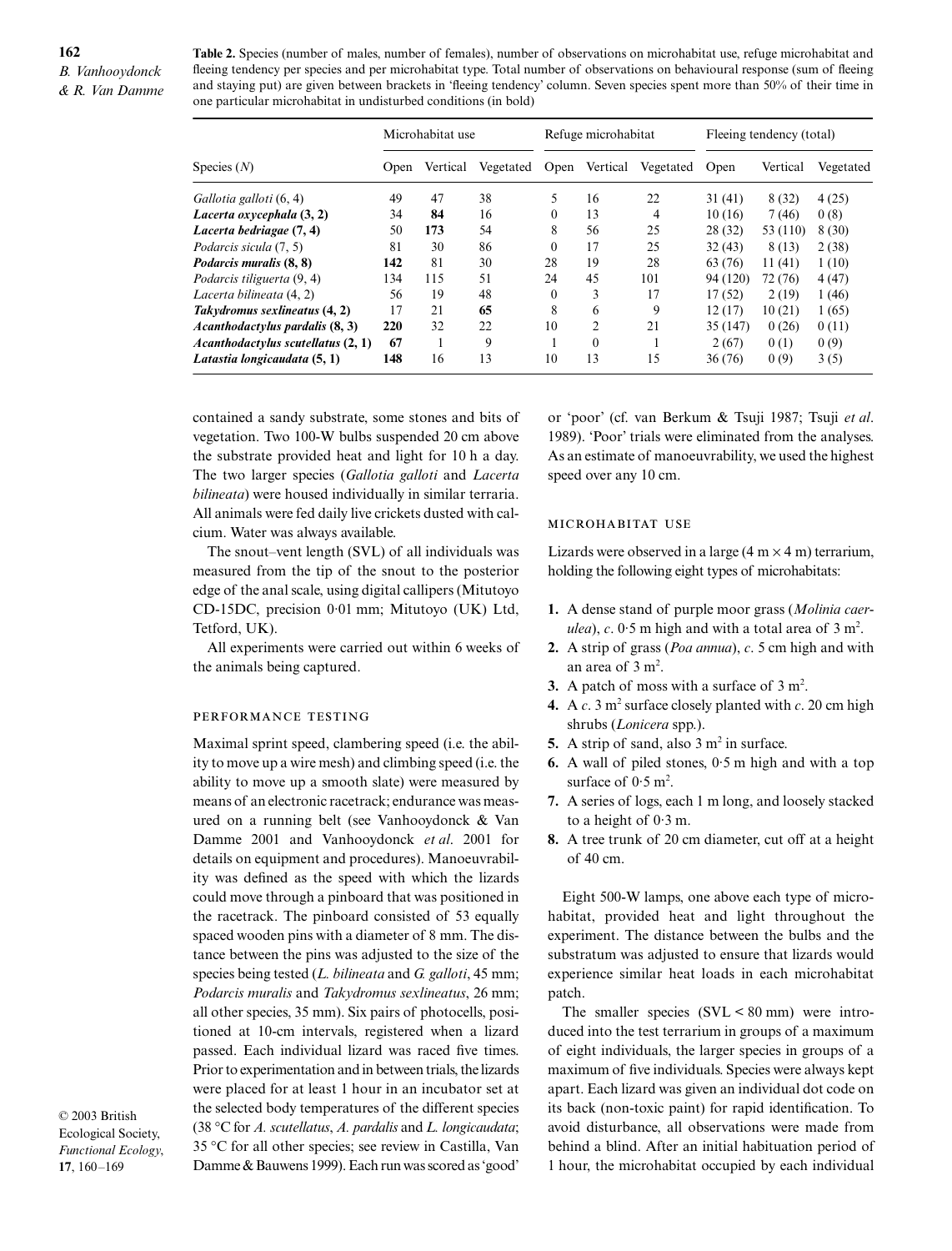*Locomotor performance and behaviour in lizards*

**163**

lizard in the terrarium was recorded at 30-min intervals over a total time period of 7 h. All animals seemed normally active and moving frequently. Therefore, we believe that consecutive point observations can be considered independent of each other. The lizards remained in the test terrarium for two consecutive days. Water was present in all eight microhabitat patches. To facilitate interpretation, we decided to pool the above-mentioned types of patches into three classes of microhabitat that clearly differ in structural features: an 'open' microhabitat (combination of low grass (2), moss (3) and sandy (5) patches); a 'vegetated' microhabitat (combination of moor grass (1) and shrub (4) patches) and a 'vertical' microhabitat (stone wall (6), logs (7) and trunk (8)).

#### **ANTIPREDATOR BEHAVIOUR**

In a second set of observations, the set-up described above was used to quantify the behaviour of the 11 species when confronted with a model of an aerial predator. One hour after the lizards had been introduced into the terrarium, a wooden bird model was pulled from one side of the terrarium to the other, at a height of 1 m above the substrate. The model had the size, the shape and the colour of a corvid bird. Corvid birds consume many species of lacertid lizards (Strijbosch 1981; Cramp 1985). Antipredator behaviour was simply scored as 'fleeing' when the lizard fled in response to the model, or 'immobile' when it stayed put. In addition, when lizards fled, the microhabitat to which they ran was noted (hereafter referred to as the 'refuge microhabitat'). The predator stimulus was shown once an hour over a total time period of 7 h (per day). The lizards remained in the test terrarium for two consecutive days.

#### STATISTICAL ANALYSES

Three proportions were calculated for the observations on microhabitat preference for each individual lizard: (1) number of observations in open microhabitat against total number of observations; (2) number of observations in vertical microhabitat against total number of observations; and (3) number of observations in vegetated microhabitat against total number of observations. The same proportions were calculated for the observations on refuge microhabitat.

Two proportions were used for the observations on behavioural response when confronted with the predator model: (1) number of times each species fled against total number of observations on behaviour (hereafter referred to as fleeing tendency) and (2) number of times each species stayed put against total number of observations on behaviour.

© 2003 British Ecological Society, *Functional Ecology*, **17**, 160–169

Calculations were made of the mean per species of SVL, the performance measures and proportions. SVLs and performance measures were logarithmically transformed  $(log_{10})$ , and proportions were arcsine

transformed prior to statistical analyses (Sokal & Rohlf 1995).

Because species share parts of their evolutionary history, they cannot be regarded as independent data points in statistical analyses (Felsenstein 1985, 1988; Harvey & Pagel 1991; Garland *et al*. 1993). In recent years, various computer programs have been developed to take phylogenetic relationships among species into account in statistical analyses (see Harvey & Pagel 1991; Garland *et al*. 1993; Losos & Miles 1994). In this study, the independent contrasts approach was used (Felsenstein 1985, 1988).

The independent contrasts of the  $log_{10}$ -transformed means per species of SVL, sprint speed, climbing speed, clambering speed, manoeuvrability and endurance were calculated (PDTREE, Garland, Midford & Ives 1999). The contrasts of the performance measures were then regressed against the contrasts of SVL (regression through the origin, see Garland, Harvey & Ives 1992) and calculated the residuals. The independent contrasts of the arcsine transformed proportions of the observations on microhabitat preference, behavioural response and refuge microhabitat were calculated, using the same program (PDTREE, Garland *et al*. 1999).

To test for correlations between the performance traits, on the one hand, and microhabitat or behavioural variables, on the other, bivariate Pearson product moment correlations were performed on the (residual, in case of the performance measures) contrasts of the parameters of interest. In fact, these correlations represent correlations between evolutionary changes in one trait and evolutionary changes in the other. However, we will refrain from stating this explicitly every time in the 'Results' and 'Discussion' sections to improve the readability of the paper. *P*-values  $\leq 0.1$  were used to determine statistical significance.

To test whether these correlations differed for males and females, the above-described analyses were redone for each sex separately. The results were comparable. For simplicity, we only report the results for the pooled (i.e. both sexes combined) data set.

The independent contrast method requires information on the topology and branch lengths of the phylogenetic tree. As the phylogenetic relationships within the lacertids are incompletely resolved, a combination of results was used from morphological (Arnold 1989, 1998) and mitochondrial DNA studies (Harris, Arnold & Thomas 1998; Harris & Arnold 1999) to compile a 'currently best' tree (Fig. 1). Some unresolved nodes remain. So far, all attempts of phylogeny reconstruction in lacertids, even the most recent ones using molecular techniques, have failed to unravel these relationships and the polytomies might in fact represent explosive speciation events (Arnold 1989; Harris *et al*. 1998; Harris & Arnold 1999; Fu 2000). Thus we considered the unresolved nodes 'hard' polytomies (see Purvis & Garland 1993). Also, few data are available on the divergence times within the lacertids. Therefore, all branch lengths were set to unity. In the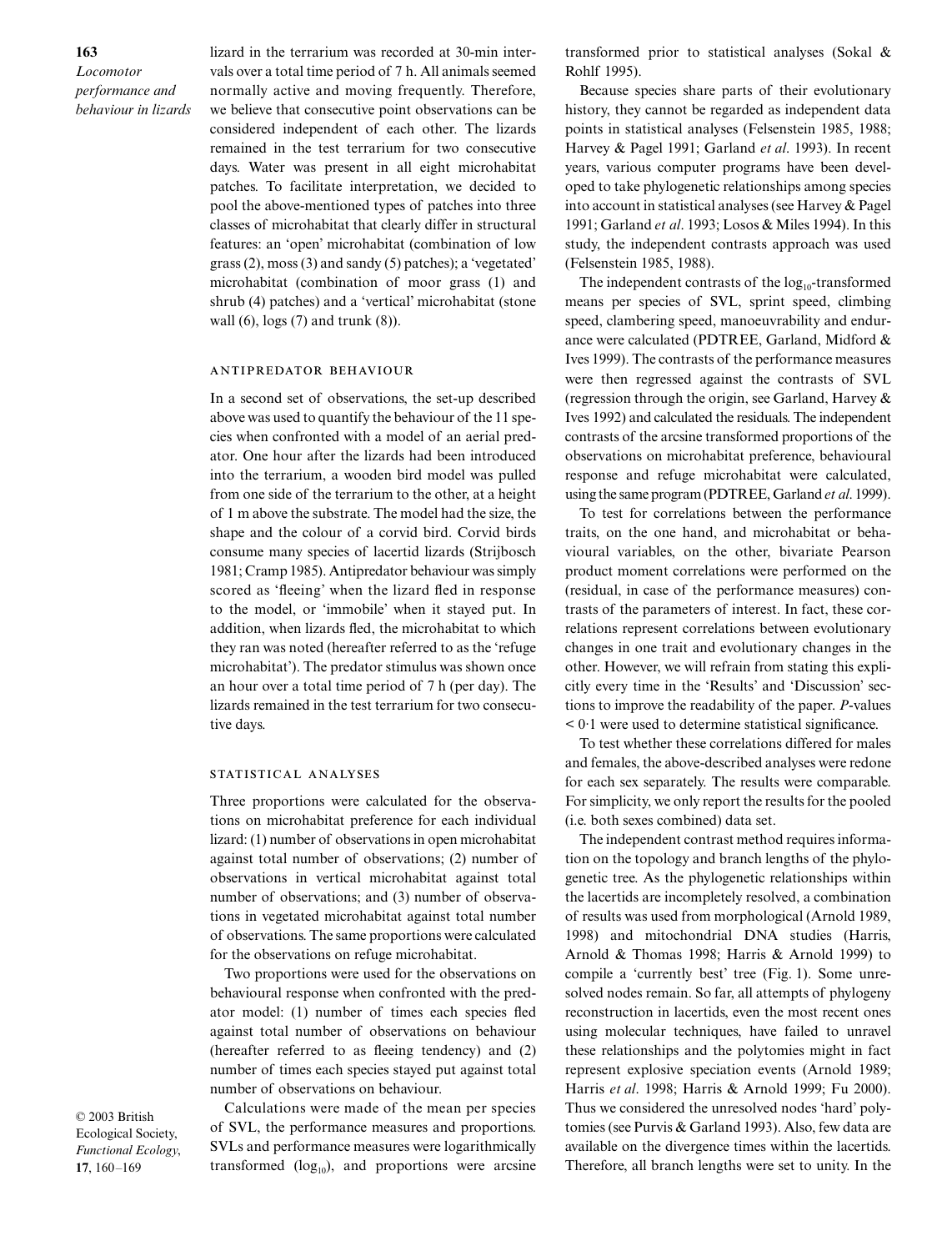**164** *B. Vanhooydonck & R. Van Damme*



**Fig. 1.** Phylogenetic tree of the 11 lacertid lizard species used in the analyses. The tree is a currently best approximation, based on morphological characters and on mitochondrial DNA sequences (see text for references).

PDTREE program (Garland *et al*. 1999), we checked whether the absolute values of the standardized contrasts were significantly correlated with their standard deviations. None of the correlations was significant. Moreover, it has been shown previously that the actual lengths of the branches do not alter the outcome of phylogenetic analyses to a great extent (Martins & Garland 1991; Walton 1993; Irschick *et al*. 1996; Díaz-Uriarte & Garland 1998).

To test for inter- and intraspecific differences in microhabitat use, behavioural response and refuge microhabitat RXC contingency table analyses and log linear analyses were used. Because the number of individuals observed in the experimental set-up differed among species, individual variation (i.e. within species) may affect the outcome of the statistical analyses. This was explicitly tested for the microhabitat use data by introducing individual and the interaction between individual and microhabitat use as random factors (both nested within species) in a log linear analysis (GLIMMIX procedure in SAS 6·12; Littell *et al*. 1996). The variance components for both factors were estimated as 0, implying that individuals within species did not differ significantly in microhabitat use. Theoretically, we should have repeated this kind of analysis with the data on refuge microhabitat and behavioural response. However, the low number of observations per individual prevented us from doing so. For further analyses, all data per species were pooled.

#### **Results**

© 2003 British Ecological Society, *Functional Ecology*, **17**, 160–169

# MICROHABITAT USE AND LOCOMOTOR PERFORMANCE

The 11 species of lacertid lizards clearly differed in their

relative use of the three types of microhabitats available in the test-terrarium (RXC-test,  $x_{20}^2 = 695.4$ ,  $P < 0.0001$ , Table 2). Specimens of *A. scutellatus*, *A. pardalis* and *L. longicaudata* spent most of their time in the open microhabitat, individuals of *Lacerta bedriagae* and *L. oxycephala* were most often seen on the vertical elements, and individuals of *T. sexlineatus* in the vegetated patches. *Podarcis sicula* and *L. bilineata* frequented the open and the vegetated microhabitats, but seemed to avoid the vertical elements. *Podarcis muralis* and *P. tiliguerta* used the open and vertical microhabitats, but were seldomly observed in the vegetated patches. *Gallotia galloti*seemed the most catholic species, spending equal amounts of time in all three microhabitats.

Does the observed variation in microhabitat use among species correlate with variation in locomotor performance? In the Introduction, we presupposed a potential relationship between the tendency to use open habitats and either speed or endurance. We found a positive correlation between the proportion of time spent in the open microhabitat and maximal sprint speed ( $r = 0.75$ ,  $t<sub>9</sub> = 3.37$ ,  $P = 0.008$ ; Fig. 2a). The correlation between open habitat use and endurance capacity was negative ( $r = -0.55$ ,  $t<sub>9</sub> = -1.97$ ,  $P = 0.08$ ; Fig. 2b). Secondly, we expected that species that frequently make use of vertical elements would excel in climbing speed. There is a positive relationship between the proportion of time species spent on the vertical elements in the terrarium, and maximal climbing speed ( $r = 0.53$ ,  $t<sub>9</sub> = 1.89$ ,  $P = 0.09$ ; Fig. 3). Finally, we suggested that species of vegetated areas would have high clambering speed and manoeuvrability. However, the proportion of time spent in the vegetated areas showed negative, rather than positive relations with either performance measure (clambering speed:  $r = -0.81$ ,  $t<sub>9</sub> = -4.15$ ,  $P = 0.003$ ; manoeuvrability:  $r =$  $-0.55$ ,  $t_9 = -1.97$ ,  $P = 0.08$ ).

# FLEEING TENDENCY, MICROHABITAT USE AND LOCOMOTOR PERFORMANCE

The proportion of animals that fled when approached by the predator model varied dramatically among species (RXC-test,  $x_{20}^2 = 695.4$ ,  $P < 0.0001$ , Table 2). This variation showed no relationship with variation in speed ( $r = -0.15$ ,  $t<sub>9</sub> = -0.44$ ,  $P = 0.67$ ) or endurance capacity ( $r = 0.32$ ,  $t<sub>9</sub> = 1.01$ ,  $P = 0.34$ ).

However, interspecific differences in antipredator behaviour were confounded by species-specific effects of microhabitat occupation on fleeing tendency (log linear analysis, species  $\times$  behaviour  $\times$  microhabitat interaction:  $x_{20}^2 = 96.5$ ,  $P < 0.0001$ ). With the exception of *A. scutellatus* ( $x_2^2 = 0.31$ ,  $P = 0.86$ ), all species showed a different fleeing tendency in different microhabitats (all  $x_2^2 > 7.95$ , all  $P < 0.02$ ). Of the 10 species that shift their antipredator behaviour in response to the microhabitat in which they find themselves, 9 show a similar pattern. These lizards tend to run away most often when in the open microhabitat, and least often when in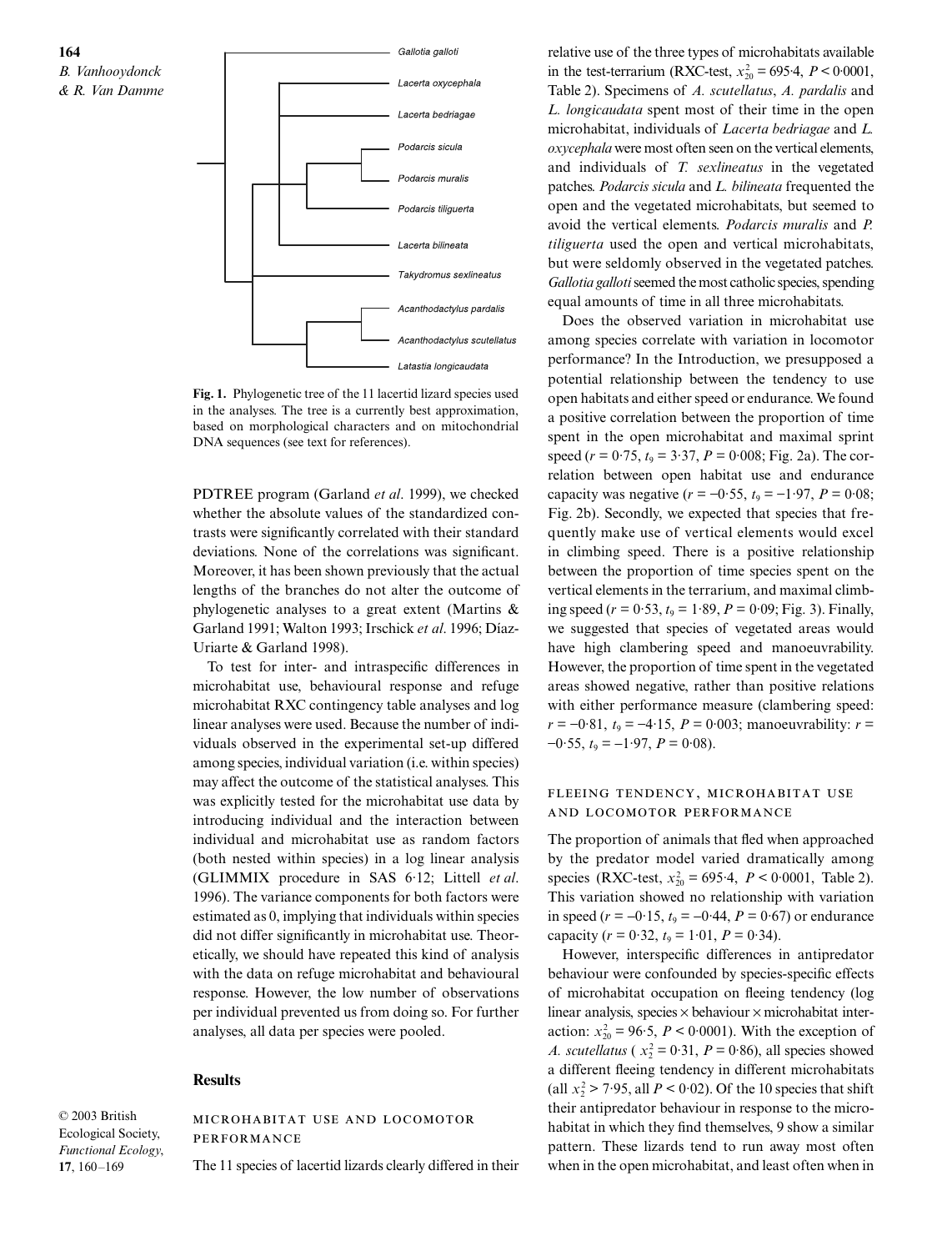

**Fig. 2.** The bivariate relationships between time spent in open microhabitat and locomotor performance among the 11 species: (a) the positive correlation between the phylogenetic independent contrasts of the proportion of time spent in open microhabitat (after arcsine transformation and per species) and residual phylogenetic independent contrasts of  $(log_{10}$ transformed means per species of) sprint speed (*r* through origin  $= 0.75$ ; (b) the negative correlation between the phylogenetic independent contrasts of the proportion of time spent in open microhabitat (after arcsine transformation) and residual phylogenetic independent contrasts of  $(log_{10}$ transformed means of) endurance (*r*through origin = −0.55).

the vegetated microhabitat. The exception is *L. longicaudata*, who choose to run as often in the vegetated as in the open areas, but stay put when on vertical elements.

Does fleeing tendency correlate with habitat use under undisturbed conditions? That is, do lizards flee sooner (or, conversely, remain stationary) when they are confronted with a predator in their 'preferred' microhabitat? We tested this idea in the seven species that, in the undisturbed experiment, spent more than 50% of their time in a particular microhabitat (Table 2). *Takydromus sexlineatus*, which in undisturbed conditions 'preferred' vegetated areas, fled more often when attacked in open areas or on vertical elements than when in vegetated areas  $(x_1^2 = 43.91, P < 0.0001)$ . *Lacerta oxycephala*, normally most often seen on vertical elements, had a similar reaction: they tended to stay put when attacked in their 'preferred' microhabitat, but fled more often when approached in open or vegetated areas ( $x_1^2 = 6.00$ ,  $P = 0.01$ ). *Latastia longicaudata*, *A. pardalis* and *P. muralis*showed the opposite response; they fled sooner in their 'preferred' (i.e. the open)

© 2003 British Ecological Society, *Functional Ecology*, **17**, 160–169



**Fig. 3.** The positive correlation between the phylogenetic independent contrasts of the proportion of time spent in vertical microhabitat (after arcsine transformation and per species) and residual phylogenetic independent contrasts of (log10-transformed means per species of) climbing speed (*r* through origin  $= 0.53$ ).

microhabitat than when in other areas  $(x_1^2 = 3.24,$  $P = 0.07$ ,  $x_1^2 = 10.88$ ,  $P = 0.001$  and  $x_1^2 = 44.48$ ,  $P < 0.0001$ , respectively). Finally, we found no differences in fleeing tendency between 'preferred' and 'non-preferred' microhabitats in *L. bedriagae* ( $x_1^2 = 1.55$ ,  $P = 0.21$ ) and *A. scutellatus* ( $x_1^2 = 0.31$ ,  $P = 0.58$ ).

The apparent context-dependency of the antipredator behaviour induced us to refine our predictions on possible correlations between fleeing tendency and locomotor performance. We now tested whether (1) the tendency to flee in open areas is correlated with sprint speed or endurance; (2) the tendency to flee on vertical elements is correlated with climbing speed; and (3) the tendency to flee in vegetated patches is correlated with clambering speed or manoeuvrability. There is a positive relationship between the tendency to flee in open areas and endurance capacity  $(r = 0.53)$ ,  $t_9 = 1.88$ ,  $P = 0.09$ ). All other correlations proved nonsignificant (all  $P > 0.27$ ).

# REFUGE MICROHABITAT, MICROHABITAT USE AND LOCOMOTOR PERFORMANCE

Refuge microhabitat choice varied among the 11 species (Table 2, RXC-test,  $x_{20}^2 = 115.2$ ,  $P < 0.0001$ ). When running from the predator, *L. oxycephala* and *L. bedriagae* most often went for the vertical elements, while *P. sicula*, *P. tiliguerta* and *L. bilineata* went for the vegetated areas. *Gallotia galloti* ran either towards vegetated areas or towards vertical elements. The two *Acanthodactylus* species chose vegetated or open microhabitats to flee to. The three remaining species (*L. longicaudata*, *T. sexlineatus* and *P. muralis*) seemed more catholic in refuge choice. The microhabitat from which they departed did not influence the refuge choice of the species (log linear analysis,  $x_{40}^2 = 39.80$ ,  $P = 0.48$ .

Do species flee towards 'preferred' habitats? If so, we expect a positive correlation between tendency to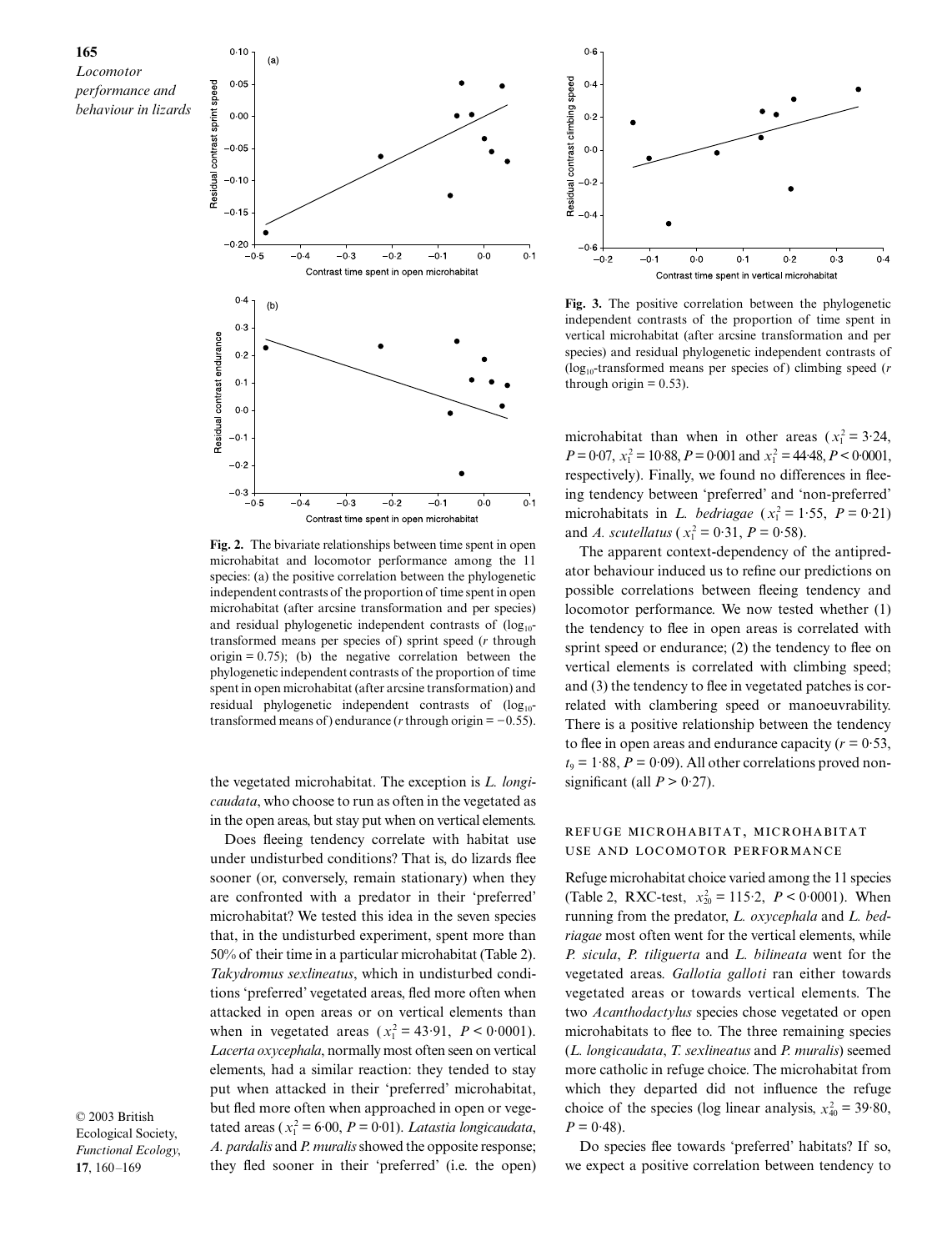

**Fig. 4.** The positive correlation between the phylogenetic independent contrasts of fleeing tendency towards vertical microhabitat (after arcsine transformation and per species) and residual phylogenetic independent contrasts of  $(log_{10}$ transformed means per species of) climbing speed (*r* through origin  $= 0.86$ ).

flee towards a particular habitat and microhabitat use in undisturbed conditions. This seemed to be the case for the vertical and vegetated microhabitat. Lizards that occurred most often on the vertical elements in the microhabitat use experiment, also more frequently chose these elements as a refuge microhabitat during predatory encounters  $(r = 0.70, t_9 = 2.98, P = 0.015)$ , while species mostly occurring in the vegetated areas also took refuge more frequently in the vegetation when confronted with the predator model ( $r = 0.64$ ,  $t_9 = 2.51$ ,  $P = 0.033$ ). A similar correlation for the open microhabitat proved non-significant  $(r = 0.10)$ ,  $t_{9} = 0.29, P = 0.77$ .

Finally, we tested whether refuge choice correlated with locomotor performance. Tendency to run towards open areas did not correlate with running speed ( $r = 0.14$ ,  $t_9 = 0.43$ ,  $P = 0.68$ ) or with endurance  $(r = 0.02, t_9 = 0.05, P = 0.96)$ . Species that ran towards vegetated areas were not particularly manoeuvrable ( $r = -0.13$ ,  $t_9 = -0.39$ ,  $P = 0.7$ ) and do not have exceptional clambering skills  $(r = -0.42, t_9 = -1.37,$  $P = 0.20$ ). However, species that fled towards the vertical elements in the terrarium tended to have good climbing capacities  $(r = 0.86, t_9 = 4.97, P = 0.0008;$ Fig. 4).

#### **Discussion**

Our observations on microhabitat use in experimental conditions correspond remarkably well to qualitative field data available in the literature. Both *Acanthodactylus* species and *L. longicaudata* are grounddwelling lizards from open, dry places with sparse vegetation (Arnold 1998). Although *P. muralis* is a typically climbing species, it often occurs in dry and less grassy habitats (Arnold & Burton 1978). *Lacerta oxycephala* typically occurs on very steep slopes such as walls, cliffs and rocks (Bischoff 1984; Arnold 1998). *Lacerta bedriagae* is mostly confined to large boulders

© 2003 British Ecological Society, *Functional Ecology*, **17**, 160–169

and rocky outcrops (Castilla *et al*. 1989; Delaugerre & Cheylan 1992; Vanhooydonck, Van Damme & Aerts 2000). *Takydromus sexlineatus* is always found among dense vegetation (Karsen, Wai-neng Lau & Bogadek 1986; Arnold 1998). Both *P. sicula* and *L. bilineata* occur among shrubs, but are often seen dashing across relatively open strips of land (Delaugerre & Cheylan 1992; Arnold 1998; Vanhooydonck *et al*. 2000). *Podarcis tiliguerta* is a typical wall lizard that also spends considerable time foraging in the surrounding vegetation (Delaugerre & Cheylan 1992; Van Damme *et al*. 1990; Arnold 1998). Finally, *G. galloti* is highly catholic with respect to microhabitat use (Thorpe & Baez 1987). The close agreement between habitat use in the laboratory and under natural conditions suggests that species in the field occupy their 'preferred' habitat, i.e. that microhabitat choice is not constrained by external factors such as competition or predation risk. Alternatively, since our experiments were conducted on mature animals, microhabitat use in the experimental set-up may reflect prior experiences rather than innate 'preferences'. Observations on naive individuals could settle this case.

Our prediction that microhabitat use should correlate with relevant aspects of locomotor performance was only partially met. Species that make more frequent use of open areas tend to be the faster sprinters but have relatively limited stamina. Our behavioural observations help to explain this finding. Species from open areas (*A. scutellatus*, *A. pardalis* and *L. longicaudata*) often remained motionless throughout the experiments with the predator model. This suggests that in encounters with real predators, they rely on their cryptic coloration and will not start running before the predator is close at hand. Lizards using this kind of antipredator tactic are aided by high sprinting abilities, rather than by great endurance capacities. The negative relation between time spent in open areas and endurance capacity could result from selection on stamina in the other microhabitats (i.e. densely vegetated or vertical elements) or may merely reflect the evolutionary trade-off between sprinting speed and endurance in these lizards (Vanhooydonck *et al*. 2001). Similar correlations between sprint capacity and the use of open microhabitats have been reported for other lizard species and populations (Sinervo & Losos 1991; Garland & Losos 1994).

Unexpectedly, we did not find a positive correlation between time spent in densely vegetated microhabitats and clambering capacity. This contrasts with studies on *Sceloporus* and *Anolis* lizards that demonstrated a correlation between climbing locomotor abilities (i.e. surefootedness, clinging or grasping ability) and degree of arboreality (Losos & Sinervo 1989; Sinervo & Losos 1991; Losos & Irschick 1996). A plausible explanation for this disparity is the difference in locomotor behaviour between lacertid and *Sceloporus* or *Anolis*lizards. Whereas the latter lizards frequently move on stems and branches, lacertids in our experimental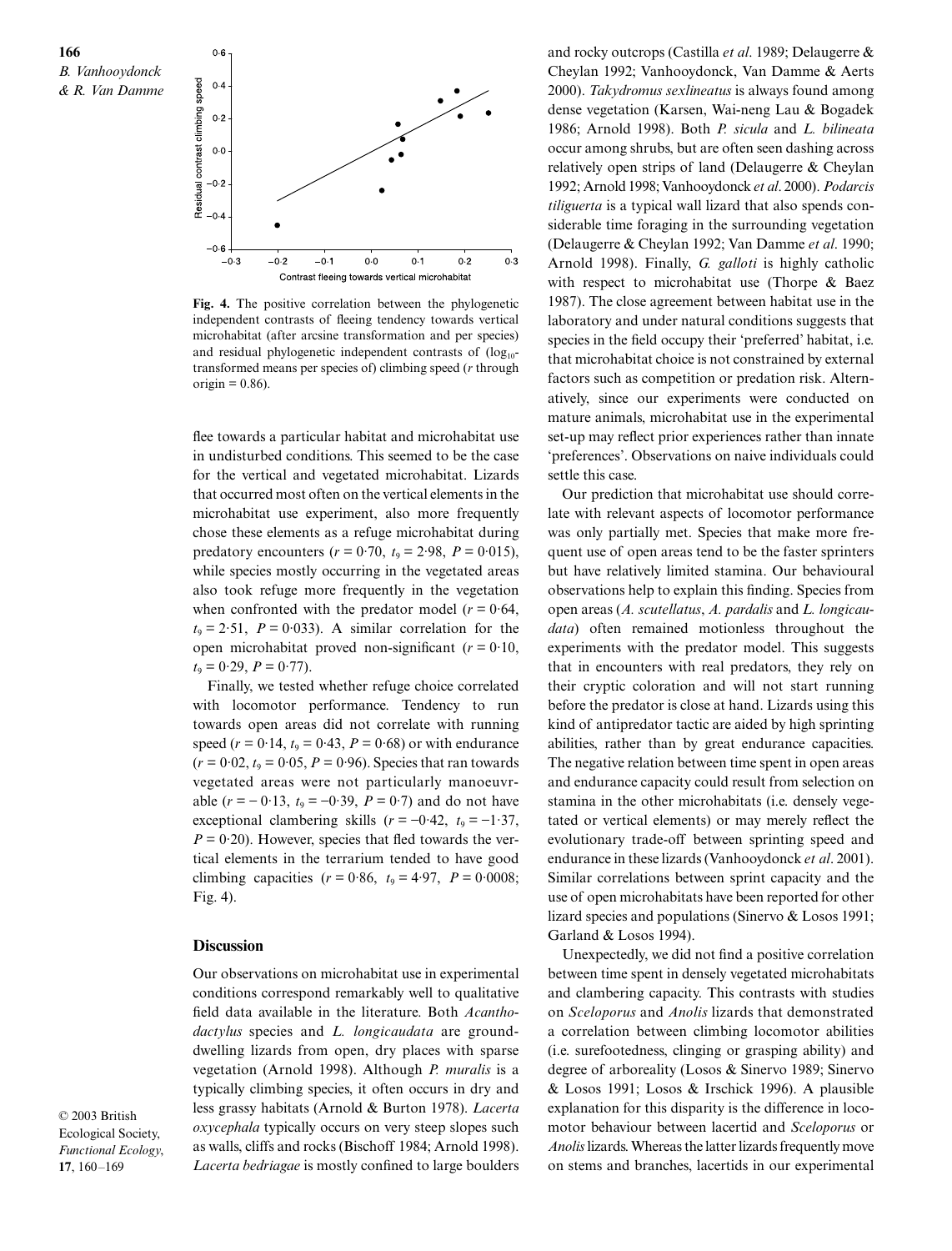*Locomotor performance and behaviour in lizards*

set-up seldom clambered into the vegetation, but moved around on the substrate in between and below the shrubs and plants. If our observations are representative of the lizards' behaviour in the field, selection may not be acting on clambering speed. However, following this line of thought, one would expect to find a positive correlation between time spent in the vegetated microhabitats and manoeuvrability, and this idea is not supported by our data. Possibly, dense clumps of vegetation constitute a safe harbour, in which fast locomotion is no longer required. If so, species living in such areas may no longer be under selection for locomotor abilities. Clearly, we need more information on locomotor movement patterns, speed and behaviour in the field, especially in cluttered areas.

Our final prediction that species that make use of vertical elements would excel in climbing ability was confirmed. This suggests that moving on near vertical slopes requires specific locomotor skills (and possibly design features; see Van Damme *et al*. 1997; Vanhooydonck & Van Damme 2001) and that species living on such microhabitats are selected for climbing speed. Speed does seem relevant to animals living on walls, rocks and boulders, because these habitats tend to be quite exposed and therefore the risk of (aerial) attacks is high.

Based on our data, we did not find evidence for sexual differences in the relationships between locomotor performance, habitat use and antipredator behaviour. This, however, might be due to the low number of individuals of each sex per species. To quantitatively assess the prevalence of sexual dimorphism in these traits, further studies are planned.

Our results show considerable interspecific variation in tendency to flee from the predator model. Moreover, the choice to stay put or to flee is context-dependent in most species: most lizards flee more readily when in open or vertical microhabitats than when in dense vegetation. This accords with the idea that patches of dense vegetation constitute a safe harbour to lacertids (see above), at least during encounters with an aerial predator (see also Snell *et al*. 1988; Bulova 1994). Future experiments will have to test whether this response depends on the type of predator. Remaining in densely vegetated patches may not be an appropriate response when confronted with terrestrial predators (e.g. snakes, small mammals). Our prediction that lizards would stay put more frequently when attacked in their 'preferred' microhabitat, was only confirmed in two species (*T. sexlineatus* and *L. oxycephala*). The relative immobility of *T. sexlineatus* in its 'home' microhabitat (densely vegetated areas) accords with the above-mentioned 'safe harbour' idea. However, the fact that *L. oxycephala* also chooses to stay put more frequently when it is in its 'home' microhabitat (vertical elements), seems to suggest that this species feels more confident in its 'home' microhabitat. This may relate to its excellence in the aspects of locomotion relev-

© 2003 British Ecological Society, *Functional Ecology*, **17**, 160–169

ant in this particular microhabitat (i.e. climbing speed). Still, the generality of this idea is limited, since in two other species with a marked 'preference' for a particular microhabitat, fleeing tendency was unaffected by microhabitat. Three species (*A. pardalis*, *L. longicaudata* and *P. muralis*) even showed the opposite response: they fled more readily when attacked in their 'home' microhabitat (open areas). The reason for this interspecific variation in the context-dependency of antipredator behaviour remains unclear.

Our results on refuge-seeking behaviour show that most species considered often flee towards patches of dense vegetation when attacked by an aerial predator. This gives further support to our idea that such patches are considered 'safe' by the lizards. Similarly, the one species with a marked preference for the vegetated microhabitat (i.e. *T. sexlineatus*) flees towards this microhabitat 35% of the time when confronted with the predator model in the other microhabitats. This finding is analogous to the antipredator response of *Uma scoparia* and *Callisaurus draconoides* lizards: both species most frequently hid in burrows or ran towards vegetative cover when approached by human 'predators' (Jayne & Ellis 1998; Irschick & Jayne 1999). Only 6 out of 52 escapes in *U. scoparia* ended at exposed locations (Jayne & Ellis 1998). Still, within our data set, considerable interspecific variation remains. Saxicolous species (*L. oxycephala*, *L. bedriagae*) tend to flee more often towards the vertical elements. The same holds true when they are confronted with the predator model in their non-preferred microhabitat: 53% and 23% of the time, respectively, they flee from their non-preferred to their preferred microhabitat. Moreover, seeking refuge in vertical microhabitat is correlated with climbing ability. Possibly, vertical structures such as stone walls, piles of logs and tree trunks also offer good refuge opportunities, but their exploitation may require special (locomotor) skills. Species from vegetated microhabitats, on the other hand, frequently flee towards densely vegetated patches but do not excel in clambering capacity or manoeuvrability. Again, fast locomotion might not be selected for in this kind of microhabitat (see above).

In conclusion, our experiments have revealed considerable variation in microhabitat use, antipredator behaviour and refuge choice among a set of lacertid lizards. We have been able to link only part of this variation to variation in different aspects of locomotor capacity. Our results show that the presumed relationships between microhabitat use, performance and animal design (which are at the heart of ecomorphological theory) need validation, and that detailed knowledge on behaviour is primordial in such analyses.

#### **Acknowledgements**

We would like to thank Jan Scholliers for taking care of the animals, Bob Beuckels for help with the experiments and Tom Van de Casteele for statistical advice.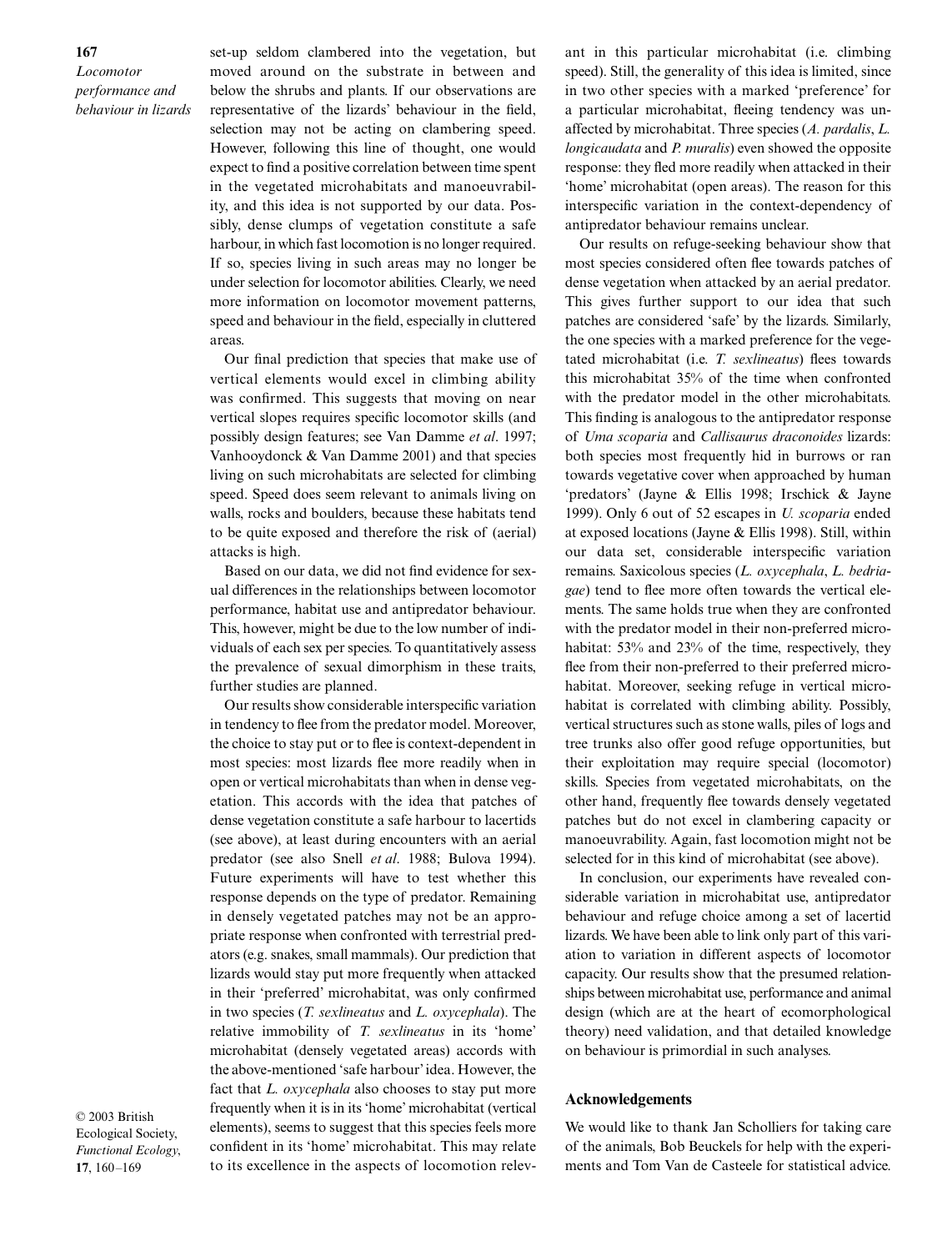Anthony Herrel, Dirk Bauwens and an anonymous referee provided constructive comments on an earlier draft of the manuscript. Most of this work was carried out while B.V. was a scholarship student at the IWT (grant no. 951359). R.V.D. is a senior research assistant of the Science Fund Flanders (FWO-Vl). This research was supported financially by a GOA-BOF project of the University of Antwerp (1999–2002). B.V. is a postdoctoral fellow at the Science Fund Flanders (FWO-VI).

## **References**

- Arnold, S.J. (1983) Morphology, performance and fitness. *American Zoologist* **23**, 347–361.
- Arnold, E.N. (1989) Towards a phylogeny and biogeography of the Lacertidae: relationships within an Old-World family of lizards derived from morphology. *Bulletin of the British Museum (Natural History) Zoology* **55**, 209–257.
- Arnold, E.N. (1998) Structural niche, limb morphology and locomotion in lacertid lizards (Squamata, Lacertidae); a preliminary survey. *Bulletin of the British Museum (Natural History) Zoology* **64**, 63–89.
- Arnold, E.N. & Burton, J.A. (1978) *A Field Guide to the Reptiles and Amphibians of Britain and Europe*. HarperCollins, London.
- van Berkum, F.H. & Tsuji, J.S. (1987) Inter-familiar differences in sprint speed of hatchling *Sceloporus occidentalis* (Reptilia: Iguanidae). *Journal of Zoology (London)* **212**, 511–519.
- Bischoff, W. (1984) *Lacerta Oxycephala Spitzkopfeidechse*. *Handbuch der Reptilien und Amphibien Europas*, Band 2/I *Echsen II (Lacerta)* (ed. W. Böhme), pp. 301–317. AULA-Verlag, Wiesbaden.
- Bulova, S.J. (1994) Ecological correlates of population and individual variation in antipredator behaviour of two species of desert lizards. *Copeia* **1994**, 980–992.
- Castilla, A.M., Bauwens, D., Van Damme, R. & Verheyen, R.F. (1989) Notes on the biology of the high altitude lizard *Lacerta bedriagae*. *Herpetological Journal* **1**, 400–403.
- Castilla, A.M., Van Damme, R. & Bauwens, D. (1999) Field body temperatures, mechanisms of thermoregulation and evolution of thermal characteristics in lacertid lizards. *Natura Croatica* **8**, 253–274.
- Cramp, S. (1985) *Handbook of the Birds of Europe, the Middle East and North Africa*. *The Birds of the Western Palearctic*, Vol. 4 *Terns to Woodpeckers*. Oxford University Press, Oxford.
- Delaugerre, M. & Cheylan, M. (1992) *Atlas de Repartition Des Batraciens et Reptiles de Corse*. L'Oikéma, Pamplona.
- Díaz-Uriarte, R. & Garland, T. Jr (1998) Effects of branch length errors on the performance of phylogenetically independent contrasts. *Systematic Biology* **47**, 654–672.
- Emerson, S.B. & Arnold, S.J. (1989) Intraspecific and interspecific relationships between morphology, performance, and fitness. *Complex Organismal Functions: Integration and Evolution in Vertebrates* (eds D.B. Wake & G. Roth), pp. 295–314. J. Wiley & Sons, New York.
- Felsenstein, J. (1985) Phylogenies and the comparative method. *American Naturalist* **125**, 1–15.
- Felsenstein, J. (1988) Phylogenies and quantitative characters. *Annual Reviews in Ecology and Systematics* **19**, 445–471.
- Fu, J. (2000) Toward the phylogeny of the family Lacertidae – why 4708 base pairs of mtDNA sequences cannot draw the picture. *Biological Journal of the Linnean Society* **71**, 203–217.

Garland, T. Jr & Losos, J.B. (1994) Ecological morphology of locomotor performance in squamate reptiles. *Ecological* *Morphology*. *Integrative Organismal Biology* (eds P.C. Wainwright & S.M. Reilly), pp. 240–302. University of Chicago Press, Chicago, IL.

- Garland, T. Jr, Harvey, P.H. & Ives, A.R. (1992) Procedures for the analysis of comparative data using phylogenetically independent contrasts. *Systematic Biology* **41**, 18–32.
- Garland, T. Jr, Dickerman, A.W., Janis, C.M. & Jones, J.A. (1993) Phylogenetic analysis of covariance by computer simulation. *Systematic Biology* **42**, 265–292.
- Garland, T. Jr, Midford, P.E. & Ives, A.R. (1999) An introduction to phylogenetically based statistical methods, with a new method for confidence intervals on ancestral values. *American Zoologist* **39**, 374–388.
- Gould, S.J. & Lewontin, R.C. (1979) The spandrels of San Marco and the panglossian paradigm: a critique of the adaptionist programme. *Proceedings of the Royal Society of London B* **205**, 581–598.
- Harris, D.J. & Arnold, E.N. (1999) Relationships of wall lizards, *Podarcis* (Reptilia: Lacertidae) based on mitochondrial DNA sequences. *Copeia* **1999**, 749–754.
- Harris, D.J., Arnold, E.N. & Thomas, R.H. (1998) Relationships of lacertid lizards (Reptilia: Lacertidae) estimated from mitochondrial DNA sequences and morphology. *Proceedings of the Royal Society of London B***265**, 1939–1948.
- Harvey, P.H. & Pagel, M.D. (1991) *The Comparative Method in Evolutionary Biology*. Oxford University Press, Oxford.
- Irschick, D.J. & Jayne, B.C. (1999) A field study of the effects of incline on the escape locomotion of a bipedal lizard, *Callisaurus draconoides*. *Physiological and Biochemical Zoology* **72**, 44–56.
- Irschick, D.J. & Losos, J.B. (1998) A comparative analysis of the ecological significance of maximal locomotor performance in Caribbean *Anolis* lizards. *Evolution* **52**, 219–226.
- Irschick, D.J. & Losos, J.B. (1999) Do lizards avoid habitats in which performance is submaximal? The relationship between sprinting capabilities and structural habitat use in Caribbean anoles. *American Naturalist* **154**, 293–305.
- Irschick, D.J., Austin, C.C., Petren, K., Fisher, R.N., Losos, J.B. & Ellers, O. (1996) A comparative analysis of clinging ability among pad-bearing lizards. *Biological Journal of the Linnean Society* **59**, 21–35.
- Jayne, B.C. & Ellis, R.V. (1998) How inclines affect the escape behaviour of a dune-dwelling lizard, *Uma scoparia*. *Animal Behaviour* **55**, 1115–1130.
- Karsen, S.J., Wai-neng Lau, M. & Bogadek, A. (1986) *Hong Kong Amphibians and Reptiles*. Urban Council, Hong Kong.
- Littell, R.C., Milliheu, G.A. & Straup, W.W. (1996) *SAS System for Mixed Models*. SAS Institute, Cary, NC.
- Losos, J.B. & Irschick, D.J. (1996) The effect of perch diameter on escape behaviour of *Anolis*lizards: laboratory predictions and field tests. *Animal Behaviour* **51**, 593–602.
- Losos, J.B. & Miles, D.B. (1994) Adaptation, constraint and the comparative method: phylogenetic issues and methods. *Ecological Morphology*. *Integrative Organismal Biology* (eds P. C. Wainwright & S.M. Reilly), pp. 60–98. University of Chicago Press, Chicago, IL.
- Losos, J.B. & Sinervo, B. (1989) The effects of morphology and perch diameter on sprint performance of *Anolis* lizards. *Journal of Experimental Biology* **245**, 23–30.
- Losos, J.B. & Spiller, D.A. (1999) Differential colonization success and asymmetrical interactions between two lizard species. *Ecology* **80**, 252–258.
- Martins, E.P. & Garland, T. Jr (1991) Phylogenetic analyses of the correlated evolution of continuous characters: a simulation study. *Evolution* **45**, 534–557.
- Purvis, A. & Garland, T. Jr (1993) Polytomies in comparative analyses of continuous characters. *Systematic Biology* **42**, 569–575.
- Sinervo, B. & Losos, J.B. (1991) Walking the tight rope: arboreal sprint performance among *Sceloporus occidentalis* lizard populations. *Ecology* **72**, 1225–1233.

Ecological Society, *Functional Ecology*, **17**, 160–169

© 2003 British